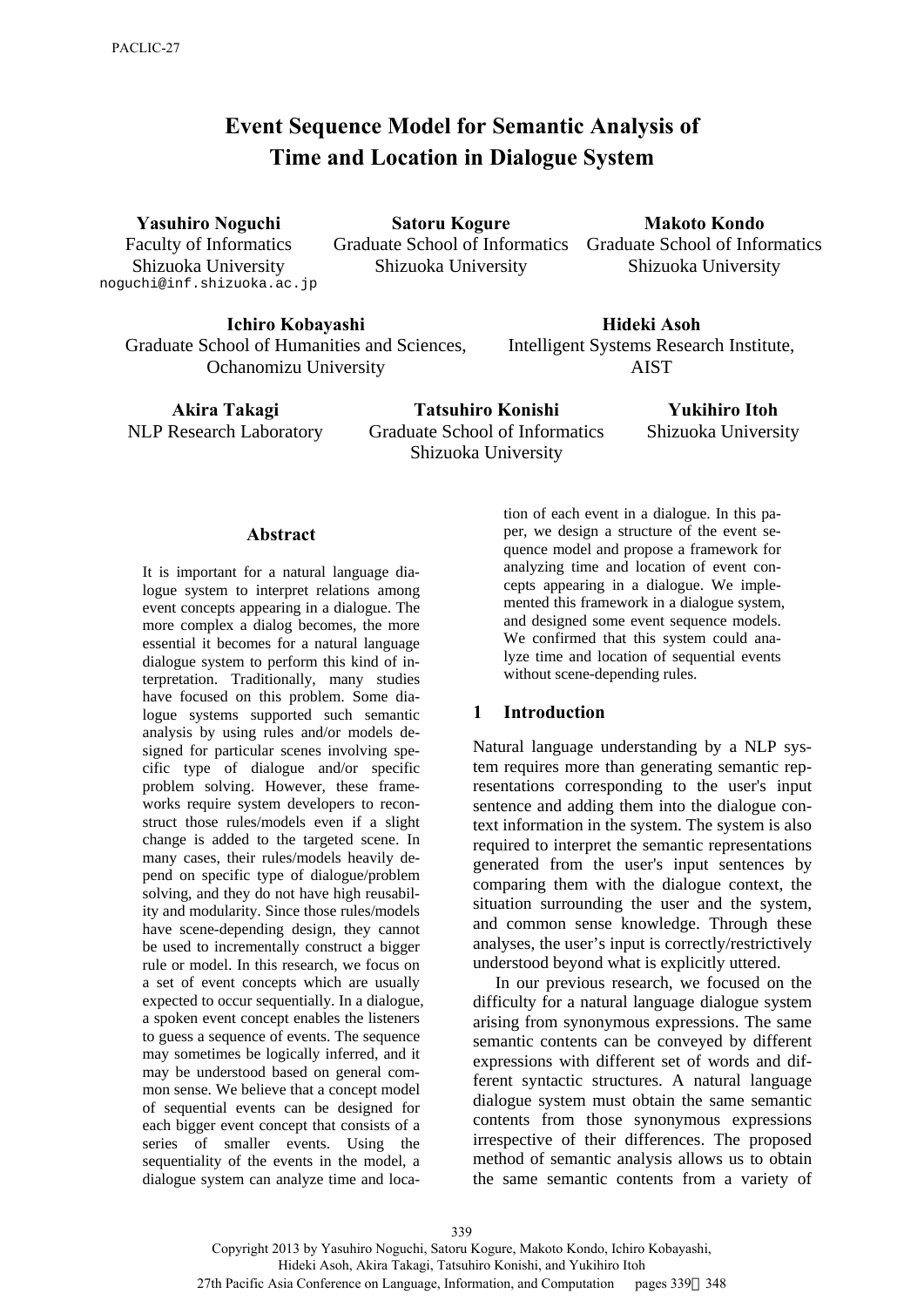synonymous expressions (Takagi et al. 2006). We also developed a dialogue system based on this semantic analysis and evaluated the system (Noguchi et al. 2008). According to this framework, meanings of phrases, clauses and sentences are represented by sets of attribute-value pairs. A meaning denoted by a head (noun, verb, etc.) and its modifier is represented by a pair of the corresponding attribute and its value. We also prepared concept hierarchies for super-sub relation and whole-part relation. The concept hierarchies enable semantic comparison between different attributes, entities, or events. Accordingly, the semantic analysis in this framework consists solely of interpretation of attribute-value pairs and comparison of attribute-value pairs, and the dialogue system based on this framework obtains the same semantic contents from various synonymous expressions irrespective of their differences in their words and structures.

Semantic information explicitly conveyed in a dialogue is effectively analyzed by the above method; however, interpretation based on supersub and whole-part relation is not enough. In this paper, we focus on a set of event concepts which are generally expected to occur sequentially. In a dialogue, a spoken event concept enables the listeners to guess a sequence of events. The sequence may sometimes be logically inferred, and it may be understood based on general common sense. Our purpose is to design a concept model of an event composed of sequential sub-events. We also propose a framework for semantic analysis of time and location based on the sequentiality in the model.

As for related research, Script (Schank and Abelson 1975) is well known for its capability to interpret relations among events involved in a dialogue. In this framework, scene-specific rules are prepared and those rules enable a dialogue system to interpret relations among event concepts in the user's input sentences, the dialogue context, the situation surrounding the user and the system, and common sense knowledge. A plan-based dialogue system (e.g. Chu-Carroll and Carberry 1998) employs a framework in which the dialogue system calculates dialogue strategy to solve the user's problem in a dialogue where a goal of the problem-solving is shared by the user and the system. Oku et al. (2004) propose a dialogue control scheme based on database and topic frames which include task-dependent knowledge. All the three frameworks require prepared task-dependent knowledge with designated structures in order to interpret semantic relations among event concepts appearing in the user's input, the dialogue context, the situation surrounding the user and the system, and common sense knowledge. Accordingly, these frameworks require system developers to reconstruct these scripts, plans or frames even if a light change is added to the dialogue situation. It is practically impossible to prepare enough knowledge to deal with every possible dialogue. Fujiki et al. (2003) propose automatic plan generation from a text corpus. Its capability of plan generation is limited, and the problem of low reusability still remains for script-based natural language understanding systems.

Some approaches have been proposed for task-independent semantic analysis (Iida et al. 2003) (Yoshimura et al. 2009) (Hayashibe et al. 2011). Unlike script-based approaches, these approaches do not deal with dialogue structure. A dialogue without a specific goal can be supported by these approaches, but they do not have enough semantic analysis for supporting taskoriented dialogues.

Tamano and Matsumoto (1996) and Noro et al. (2007) focus on time identification and time inference of sequential events based on natural language expressions in the context. These studies did not focus on preparing knowledge description of a set of event concepts which are generally expected to occur sequentially.

In linguistic fields, the discourse representation theory (Partee 1984) (Kamp and Reyle 1993) deals with dialogue structure. These theory organized the roles of tense and aspect forms for discourse representation structures including time representations. However these discourse representation structures are sometimes analyzed by hand. These approaches do not focus their computational realization for supporting taskoriented dialogues.

The purpose of this research is to design a general concept model of an event composed of sequential sub-events in such a way that the model does not depend on specific scenes or goals. In this paper, we design the general event sequence model and two specific event sequence models ("trip" event and "stay" event) based on the general model. We also propose a framework for analyzing time and location of sequential events in a dialogue. We implemented this framework in a dialogue system, and confirmed that this system could analyze time and location without scene-specific rules.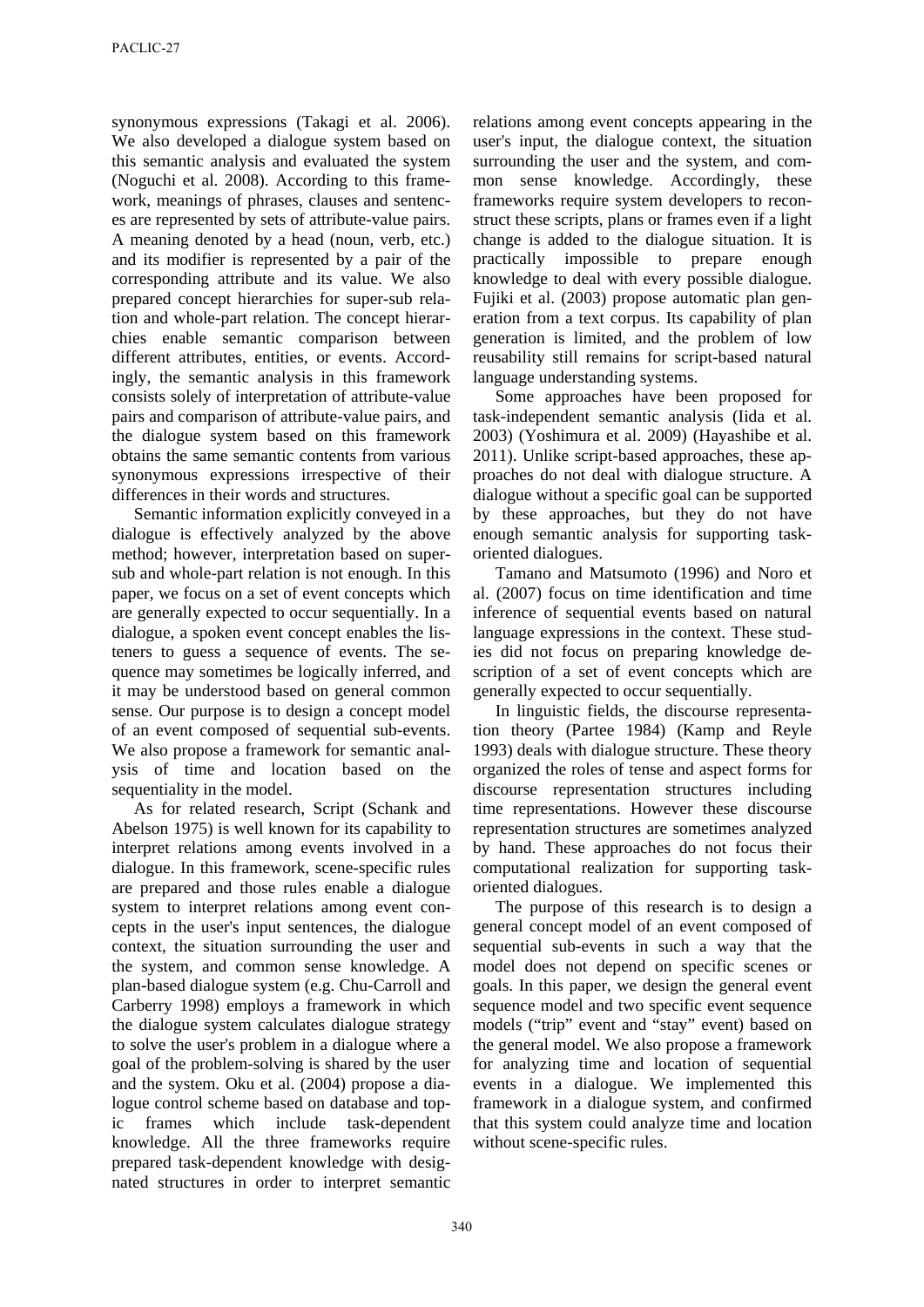# **2 Event Sequence Model**

# **2.1 Basic Concept of Event Sequence Model**

An event concept in natural language input invokes a set of event concepts which are generally expected to occur sequentially. In the sequence consisting of a set of event concepts, we often understand time/location of one event by referring to time/location of the preceding or following event. Such mutual reference between two sequential events goes beyond mutual reference through super-sub/whole-part relation. For example, consider "I went to Hamamatsu city. I stayed in the Hamamatsu Hotel.". The "go" and the "stay" are different event concepts and these event concepts do not have super-sub/whole-part relation in a general concept hierarchy. In understanding these event concepts, however, we need mutual references to semantic information between the "goal" attribute of the "go" event concept and the "location" attribute of the "stay" event concept. The mutual reference is explained based on the following knowledge.

- A "go" event concept and a "stay" event concept have whole-part relationship with a "trip" event concept when the "go" event and the "stay" event are partial events of the "trip" event.
- When the "stay" event occurs after the "go" event, the "goal" attribute of the "go" event concept restricts the "location" attribute of the "stay" event concept and vice versa.

It is necessary for a natural language dialogue system to support the semantic analysis of this sort. In section 2, we discuss how sequential events should be structured and propose a general event sequence model and twin specific event sequence models based on the general model. Section 3 deals with how to perform semantic analysis based on specific event sequence models. Section 4 provides demonstration of our dialog system based on the framework to be proposed. The final section summarizes what has been achieved and what remains to be achieved.

#### **2.2 Design Requirement of Event Sequence Model**

To discuss the design requirements of the event sequence model, we focus on "trip" event concept and its related event concepts. The reason to focus on these event concepts is that "trip" related tasks are popular in many studies about a dialogue system. In a dialogue with "trip"-related tasks, the user frequently refers to the time and location of event concepts. The purpose of this research is definitely not to design a specific model for the "trip" event concept. Therefore we should carefully design the structure of the event sequence model so that the model can be applied to a wide variety of event concepts. We should examine if the event sequence model to be proposed can be applied to many other event concepts than what is discussed in this paper. However, that is beyond the scope of this paper and we leave it for the future work.

We collected dialogue histories of hotel search/reservation dialogue systems, travel reports published on web sites, and so on. From the collected contents, we chose 62 contents which involve frequent reference to the time and location of event concepts. These contents include 399 sentences. We analyzed event concepts in the sentences and confirmed that proper interpretation of the contents requires us to assume the existence of a series of events not explicitly conveyed in the contents. We found some properties of sequential events and restrictions on the event sequence model imposed by those properties. In this section, we summarize the design requirements and conditions for the event sequence model.

In the collected contents, even events of the same type involve a wide variety of sequential events. For example, it depends on the dialogue situation whether a "trip" event contains a "stay" event as its partial event. Similarly some "trip" events include "taking a hot spring bath" or "visiting a tourist place", and others do not. If a "trip" event contains a "work" event, the "trip" event should be interpreted as a "business-trip" event and not as a "sightseeing-trip" event.

As we have just mentioned, a wide variety of "trip" event instances are made up of different combination of partial events. In addition, the chronological order of some of the partial events totally depends on the dialogue situation. It means that "(a) we cannot predefine a set and the order of partial events constituting the event sequence model in a static manner as in 'E0, E1, E2, ..., En'". A "whole" event (e.g. "trip" event) restricts the variations of its partial events. It means "(b) a set of possible partial event concepts can be defined for a specific event sequence model". Although we cannot predefine the order of all the partial events, we can still read the order of those partial events from a given content. It means "(c) an instance of a specific event sequence model should be dynamically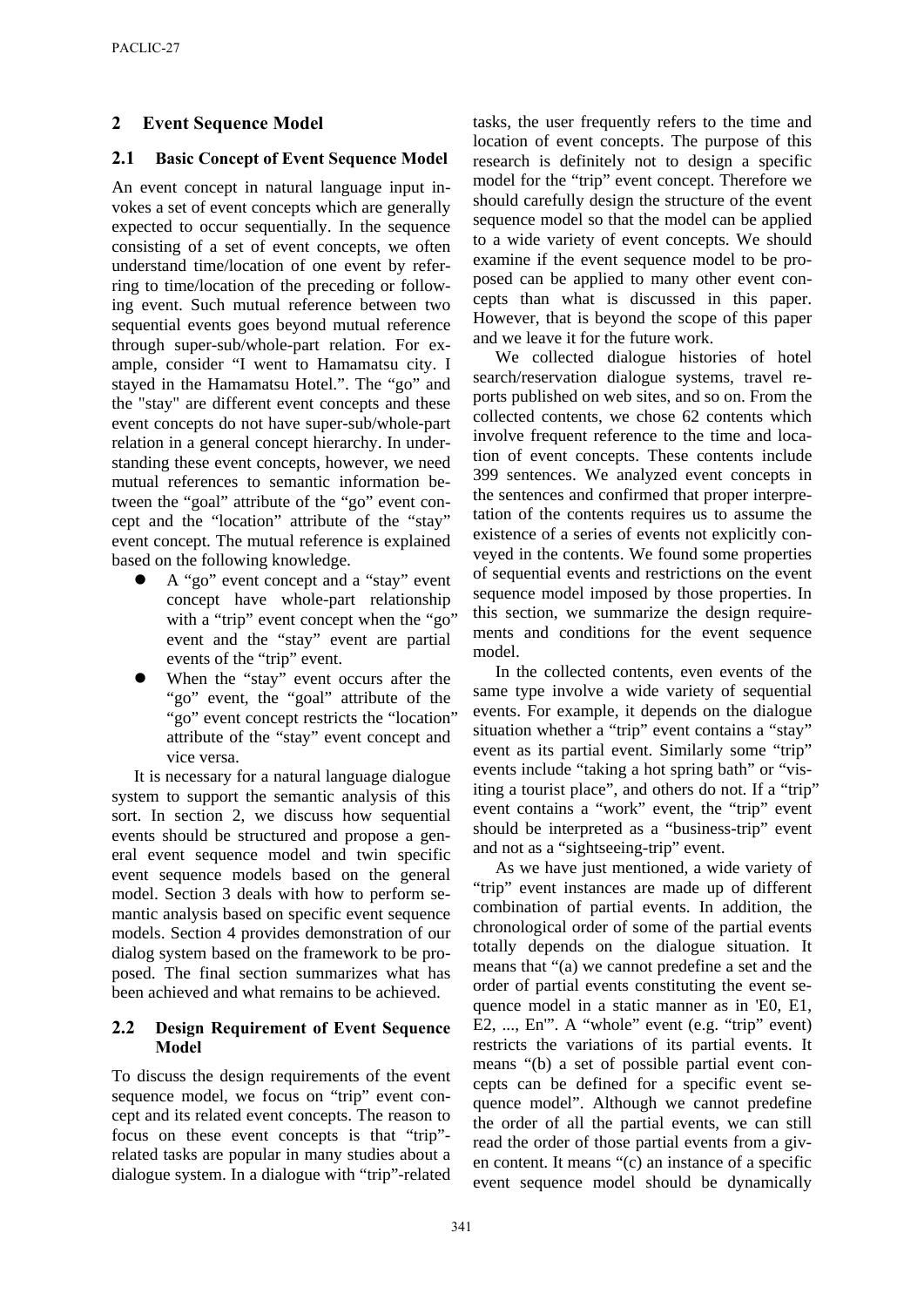created based on the event concepts appearing in a dialogue."

In some of the collected contents, the existence of some events are presupposed even if the events are not explicitly expressed in the contents. For example, when "taking a hot spring bath" exists as a part of a "trip" event, a "go" event must exist as a part of the "trip" event, and the value of the "goal" attribute in the implicit "go" event concept must coincide with the "location" attribute of the "hot spring bath" concept. It means "(d) when a whole event concept is conveyed or when a whole event concept is invoked from some related event concepts, a dialogue system should behave as if other event concepts essential for the explicit event concepts were conveyed in the dialogue context; hence, the structure of the event sequence model is required to define essential event concepts for the whole event concept."

A whole event concept is sometimes composed of multiple occurrences of the same type of event concept. Suppose for example that there are "a trip from A to B.", "a trip from B to C." and "a trip from C to D." in a dialogue. We can refer to each "trip" event concept as a "trip", and we can also refer to the entire event concept binding up the smaller "trip" event concepts as a "trip" as in "How much is the total cost of the trip?" It means that "(e) an event sequence model for a whole event concept includes the whole event concept itself as a part of the whole event concept."

Proper interpretation of the collected contents sometimes requires inference of the time/location of an event even if they are not explicitly expressed in the contents. The inference can be drawn from the sequentiality of the event and the preceding/following event. It means that "(f) mutual reference to semantic information between two sequential event concepts based on the spatio-temporal sequence should be defined."

Many of the collected contents contains more than one event concept each of which invokes a different series of partial events. Therefore, "(g) the framework for the event sequence model should determine how to achieve mutual reference to semantic information between different event sequences."

The discussions above are summarized in the following design requirements and conditions for the event sequence model.

(a) We cannot predefine a set and the order of partial events constituting the event sequence model in a static manner as in "E0, E1, E2, ..., En".

- (b) A set of possible partial event concepts can be defined for a specific event sequence model.
- (c) An instance of a specific event sequence model should be dynamically created based on the event concepts appearing in a dialogue.
- (d) When a whole event concept is conveyed or when a whole event concept is invoked from some related event concepts, a dialogue system should behave as if other event concepts essential for the explicit event concepts were conveyed in the dialogue context; hence, the structure of the event sequence model is required to define essential event concepts for the whole event concept.
- (e) An event sequence model for a whole event concept includes the whole event concept itself as a part of the whole event concept.
- (f) Mutual reference to semantic information between two sequential event concepts based on the spatio-temporal sequence should be defined.
- (g) The framework for the event sequence model should determine how to achieve mutual reference to semantic information between different event sequences.

#### **2.3 Structure of Event Sequence Model**

Figure 1 shows the general structure of event sequence models based on requirements (a-g) discussed in previous section.



Figure 1. General Structure of Event Sequence Model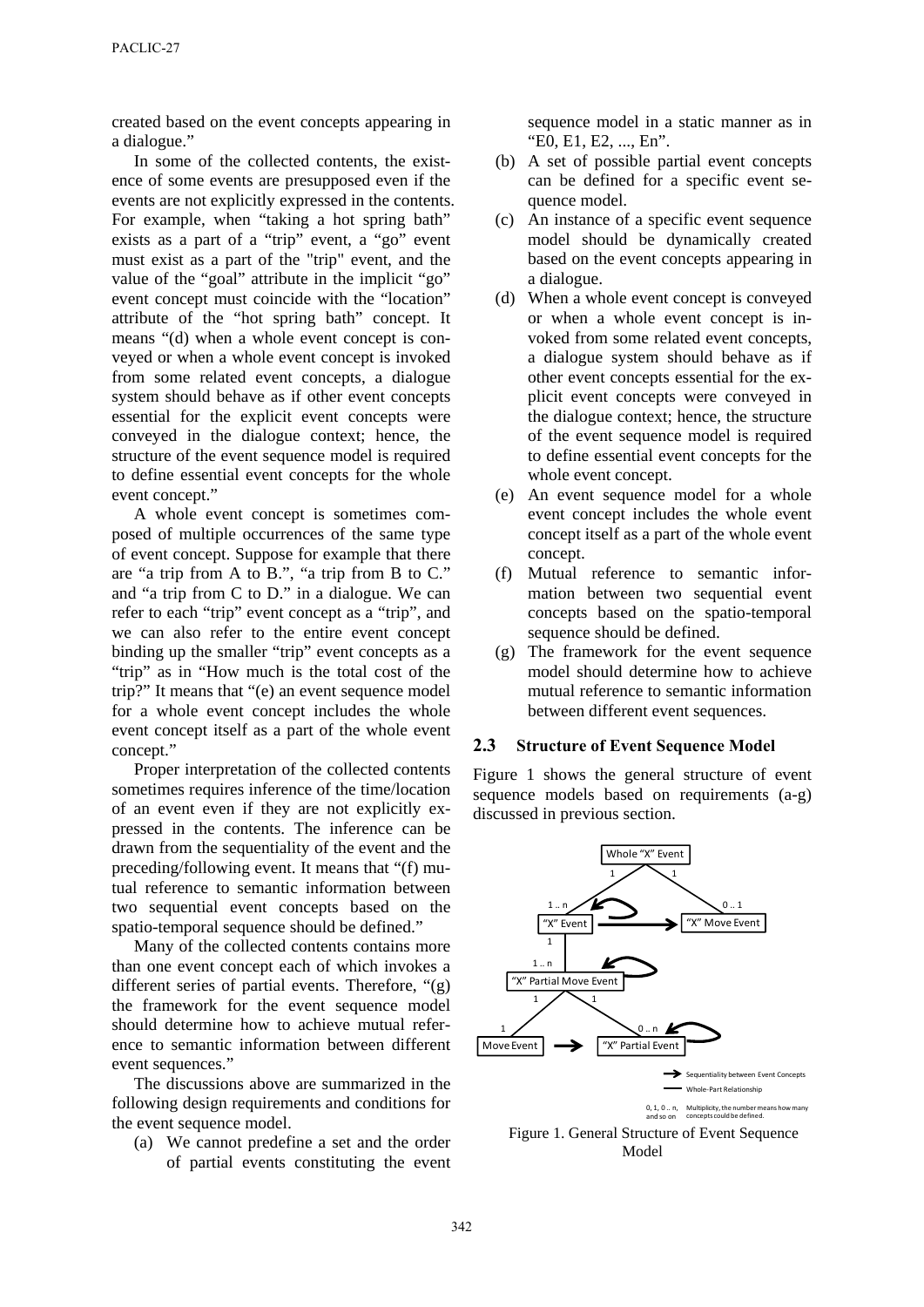As for the requirement (e), we designed a 4 layered whole-part relationship tree structure as the general structure of the event sequence model. In this model, the multiplicity definitions at both ends of a whole-part relation line mean how many concepts are possibly defined at the ends. Each event sequence model according to an event is defined based on this general structure by each word concept as Figure 2. "X" in Figure 1 is transferred to the name of each event concept.

In this framework for the requirement (a) and (c), an instance of an event sequence model is dynamically created based on the event concepts appearing in a dialogue. The "X Partial Event" in Figure 1 means that a set of event concepts is possible to be a part of the "X Event", discussed in requirement (b). For example, a set of "Trip Partial Event" concepts includes "eat", "sightseeing", "drive", and so on.

The arrow line in Figure 1 means the sequentiality between two events for the requirement (f). For example, the arrow line from "Move Event" to "X Partial Event" means that an "X Partial Event" will be occurred after the "Move event". In Figure 2, "Trip Event" has the sequentiality with "Return Event", and next "Trip Event".

The general structure of the event sequence model expressly includes the "Move Event" because each event concept, in general, has the "location" attribute. In this structure, every "X Partial Event" with changing its location accompanies "Move Event" before it. A "X Partial Move Event" bounds a pair of a "Move Event" and arbitrary number of "X Partial Event" concepts. This pair can define a partial event sequence that arbitrary number of events involved in a set of "X Partial Event" occur after the "Move Event".

Figure 3 is an example of the instance of the event sequence model for "trip" event in Figure 3. This instance is created by "trip advisory" dia-

logue. As a dialogue continues, an event concept used in the dialogue is judges whether it is capable to join the existing instance of the event sequence model or not. If the event concept can join to the existing instance, the event concept is joined as a "X Partial Event" in the existing instance. If the event concept cannot join to the existing instance, the instance should be extended. For example, as a new "trip" event, the "Trip Event 2", the "Trip Partial Event 2\_1", the "Move Event 2\_1" are created in Figure 4. After that, the "Attend Event" is joined as the "Trip Partial Event" after the "Move Event 2\_1".

The other sequentiality of two event concepts depends on the type of the event concepts. When the event sequence model for an whole event is defined, the sequentiality between the essential partial events for the whole event are expressly defined. In Figure 4, "check-in" and "check-out" events are essential partial events for the "stay" event, and the sequentiality between them are defined.



Figure 2. Example of Event Sequence Model of "trip" Event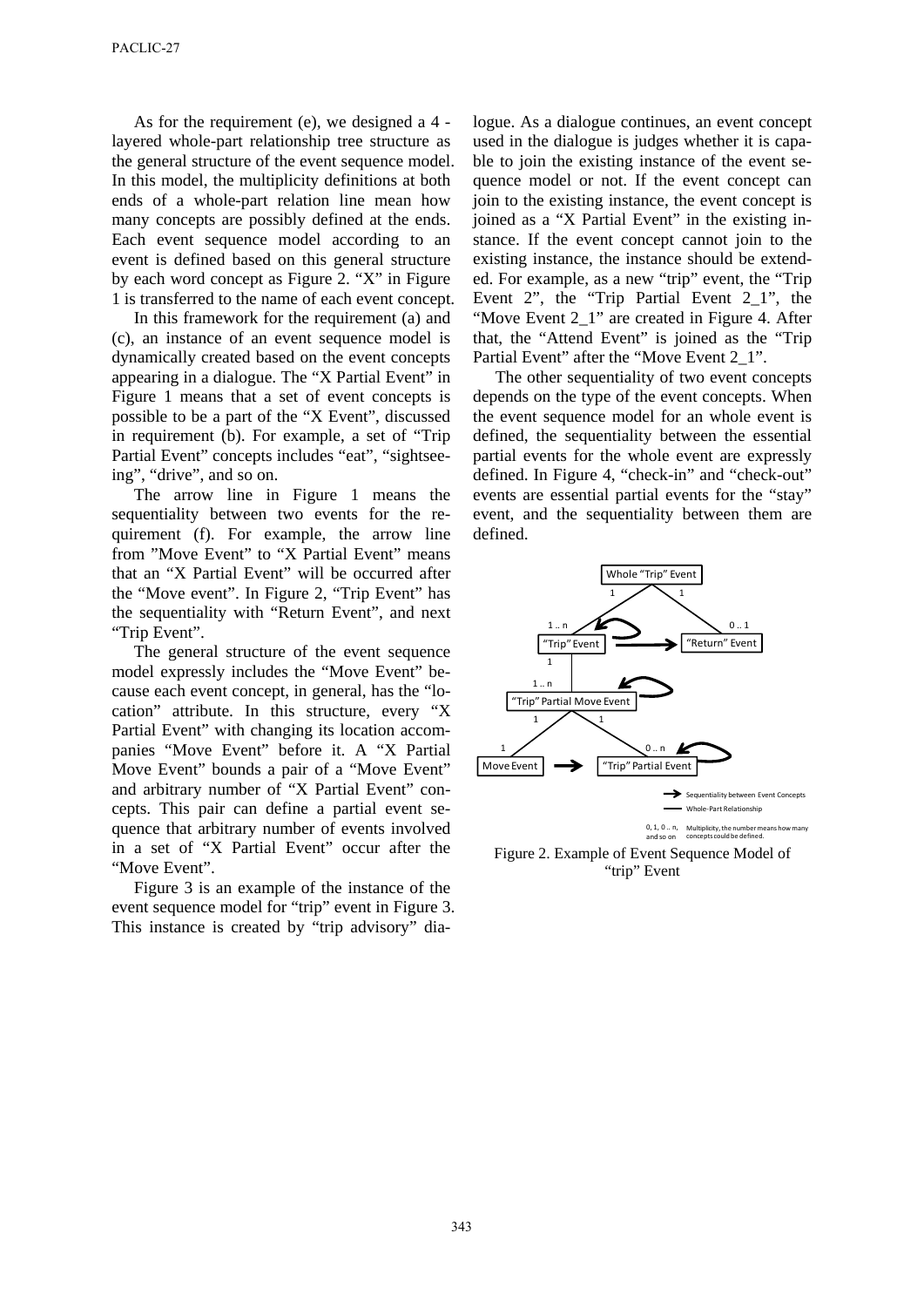

Figure 3. Instance of Event Sequence Model (e.g. "trip advisory" dialogue)



Figure 4. Example of Event Sequence Model of "stay" Event

As for the requirement (d), some event concepts are presupposed in a dialogue, even if the event concepts are not explicitly expressed in the dialogue. From the analysis of the collected context, some event concepts are usually known as essential partial event concepts for their whole event. In Figure 4, "check-in" and "check-out" events are essential partial events for the "stay" event. The dialogue system with this framework should presuppose these essential events and structural essential events of the event sequence model like "Move Event", "Stay Partial Move Event", "Stay Event", and "Whole Stay Event".

# **3 Semantic Analysis with Event Sequence Model**

#### **3.1 Semantic Analysis in Event Sequence Model**

In this section, we explain a method in a instance of an event sequence model based on the requirement (f) discussed in previous section.

In an event sequence model, we defined two types of relationship between event concepts: whole-part relationship and sequentiality between two events. Following mutual references of semantic information are applied to two events which have whole-part relationship. These references must be restricted their semantic information to ensure consistency of time and location in the whole instance of the event sequence model.

- The value of the "location" attribute or the "goal-location" attribute in a partial event is restricted to the part of the value of correspondent attribute in the whole event.
- The value of the "time" attribute is restricted to the part of the value of correspondent attribute in the whole event.

These results of semantic analysis are used for the restrictions to judge whether an event concept could join the existing instance of an event sequence model or not, discussed in previous sec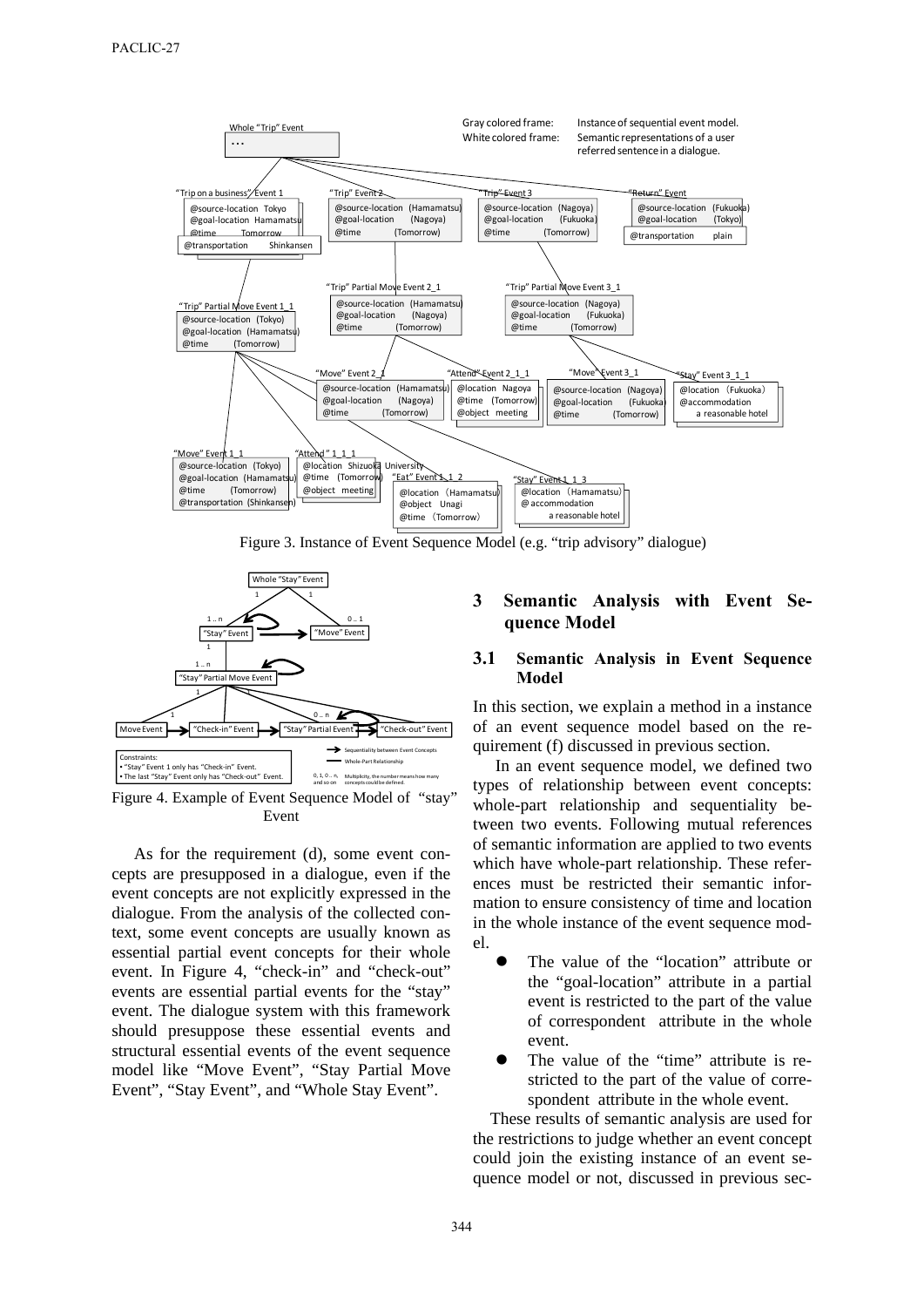tion. The value of "location" attribute of "Attend Event 2\_1\_1" in Figure 3 is restricted based on the value of "location" or "goal-location" attribute of "Trip Partial Event 2\_1". The "Trip Partial Move Event 2\_1" is simultaneously restricted based on the "Trip Event 2". In Figure 3, when the user explicitly expressed his/her business trip to "Hamamatsu" city, the value of the "location" attribute of the "Attend Event 2\_1\_1" is restricted on the part of "Hamamatsu" city. It enable the dialogue system to identify the location of the meeting, and to presuppose the "attend" event.

Based on the sequentiality between two events in an event sequence model, following references are applied to ensure consistency of time and location in the whole instance of the event sequence model.

- The value of the "location" attribute or the attribute "source-location" in an event at the origin of an arrow line is semantically restricted by the value of the "location" attribute or the "goal-location" attribute in an event at the end of the arrow line, regardless of difference of the type of event concepts.
- The value of the "time" attribute in an event at the end of an arrow line is semantically restricted around the same time or future time of the value of the "time" attribute in an event at the origin of the arrow line.

The sequentiality among the "Trip Event 1", "Trip Event 2", "Trip Event 3" and "Return Event" in Figure 3 restricted their "time" attribute and "location" attribute. The value of the "goal-location" attribute in the "Trip Event 1" restricted the value of the "location" attribute in the "Trip Event 2". In the "Trip Event 2", "Trip Event 3", "Trip Event 3", and "Return Event", same kinds of restrictions are applied.

# **3.2 Semantic Analysis between Event Sequence Models**

In this section, we explain a semantic analysis method among multiple event sequence models in a dialogue based on the requirement (g) discussed in previous section. The result for analyzing collected contents indicated the requirements of following operations as Figure 5 when more than 1 instances of event sequence models in a dialogue.

 When some events are shared in among multiple event sequence models, the semantic information of these events are

mutual referred from these event sequence models.

 An event is occurred at the point on the event sequence of the other event sequence model. The sequentiality including the event is dynamically generated, when the event has enough semantic information to determine the sequence where the event occurs.

When the user expressed an event which is capable to join both event sequence models in a dialogue, in each event sequence model, the relations with the event and the existing event sequence model are interpreted as section 3.1. The event which joined both event sequence models (as dark gray colored frame in Figure 5) shared the mutual references of semantic information. If the consistency of these event sequence models including the shared event could not be ensured, the capability that the event concept joined into both event sequence models should be rejected. If the consistency of them could be ensured, the events of "Check-in", "Bath", "Sleep", "Eat" and "Buy" have similar sequentiality that these events occurred after "Move Event" and before "Check-out Event". The sequence of them will be determined by more detailed semantic information explicitly expressed by the user. It is also important for a dialogue system to tentatively suppose the sequence to decide next system's behavior based on the result of semantic analysis.

There are logically following relationships among the event sequence models defined by the requirement (b).

- (A) The instances of event sequence models are subset/superset relationship.
- (B) The instances of event sequence models have intersection.
- (C) The instances of event sequence models do not have intersection (all instances of an event sequence model are occurred before/after all instances of the other event sequence model).

In case  $(A)$  and  $(B)$ , an event is capable to be simultaneously both sequences of some event sequence models. A natural language processing system should determine the order of the event on the sequentiality of event sequence models. Current implementation demonstrated in section 0, the implemented system determines the order of the event concept based on the consistency of time and location of the sequentiality in the event sequence models.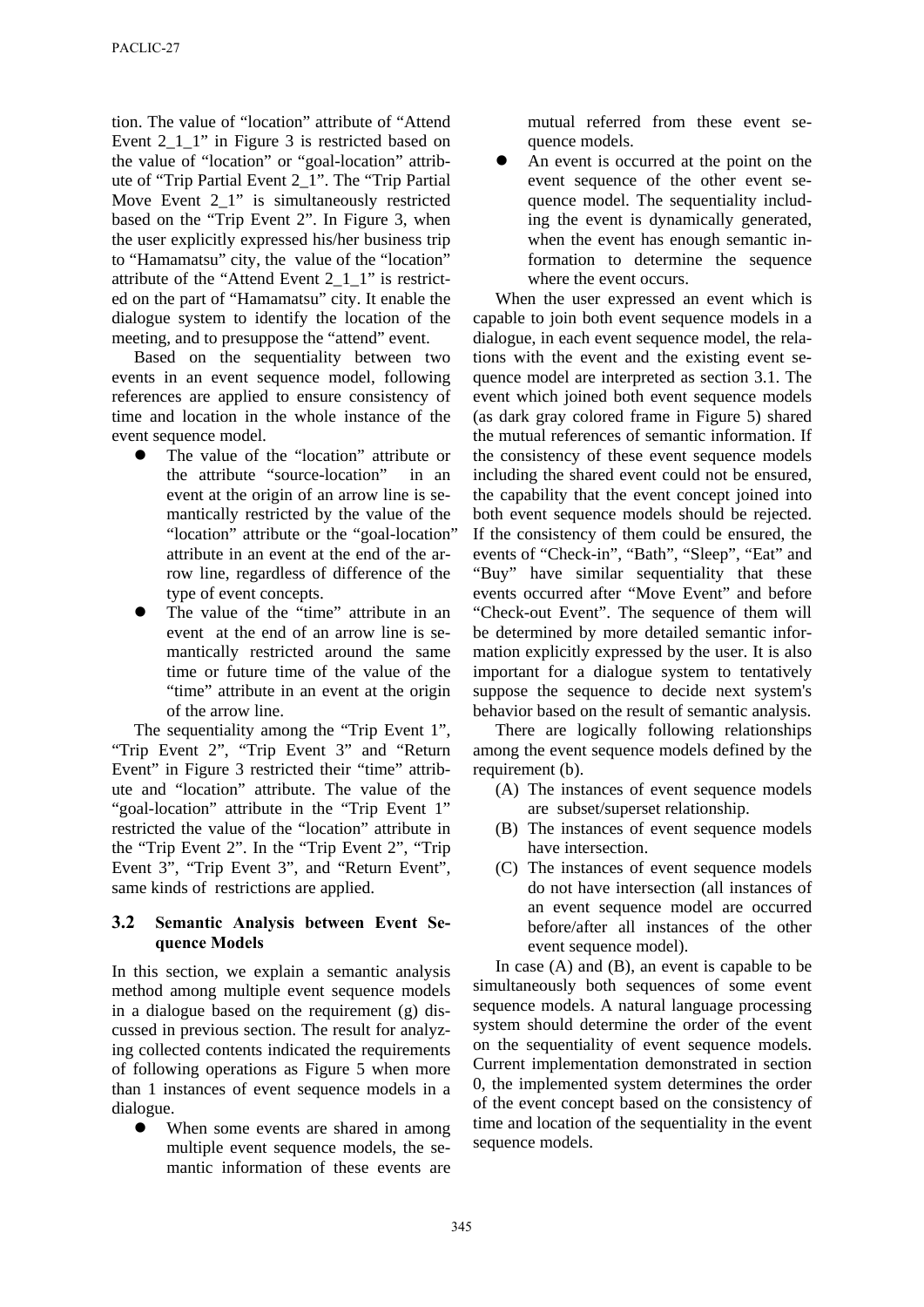

Figure 5. Model for Semantic Analysis between Event Sequence Models in a Dialogue

#### **4 Demonstration**

We implemented a framework for a semantic analysis method using event sequence models in a dialogue system. We defined some event sequence models according to event concepts appearing in "trip advisory" dialogues. Figure 6 shows an example of dialogue with this dialogue system, and Figure 7 shows the extracted part of instances of event sequence models generated in this dialogue.

In the dialogue in Figure 6, "trip" event concept and "stay" event concept invoke the instances of these event sequence models like Figure 5. The underlined system's replies are generated using these models.

When the user would like to eat unagi (cooked eel) in "Unahamaken (a restaurant)", the instance of "Move Event 1\_2" and others are created to keep the consistency of the location which is changed from "Shizuoka University" to "Unahamaken". So, the dialogue system can identify that the user must be going to move from "Shizuoka University" to "Unahamaken" and can intend to give the travel time from Shizuoka University to "Unahamaken" to the user.

U asu, hamamatsu-ni syucho shimasu.

(I will travel to hamamatsu city tommorrow for business.)

- S kashikomari-mashita. goyoken-ha?
	- (OK. Do you have a requests?)
- U "Shizudai"-de uchiawase-wo shimasu. ato, unagi-wo tabe-tai. (I'll have a meeting in Shizuoka University. I want to eat unagi at lunch.)
- <sup>S</sup> "Unahamaken"-ga osusume-desu. Shizudai-kara basu-de 5 funde yukemasu. unajyu jo-dato 2,800 yen desu.
- (I suggest you "Unahamaken". You can go there from Shizuoka University for 5 minutes by bus. Unajyu jo is 2,800 yen.)
- U wakarimashita. yasui hotel-ni tomaritai no dake-do.

(I see. Could you tell me a reasonable hotel?)

<sup>S</sup> hamamatsueki-mae-no ippaku 4,800 yen no "Hotel Hamana" ha ikagadesu-ka?

("Hotel Hamana" near Hamamatsu station is 4,800 yen by a day.)

- <sup>U</sup> arigatou. soko-ni tomarimasu. sore-to "Station Hotel"-de 7:00 ni Sato-san-to yusyoku-wo torimasu.
- (Thanks. I'll stay there. I'll got dinner with Mr. Sato in Station Hotel.)
- <sup>S</sup> "Hotel Hamana"-kara "Station Hotel"-heha toho-de 5 fun desu. "Hotel Hamana"-no checkin-ha 6:30-de yoi-desune. (You can go Station Hotel from Hotel Hamana on walk for 5 minutes. The time of check-in in Hotel Hamana is 6:30 p.m., isn't it?)
- <sup>U</sup> arigatou. yokujitsu-ha, nagoya-de kaigi-ni sanka shite-kara, fukuoka-ni mou ippaku shimasu. (OK. Next day, I have a meeting in Nagoya city, and stay in Fukuoka city.)
- <sup>S</sup> wakari-mashita. fukuokaeki-mae ippaku 5,600 yen no "Fukufukutei"-ga osusume desu. (I see. I suggest "Fukufukutei" on the front of Fukuoka station whose price is 5,600 yen by a day.)

U arigatou. (Thanks.)

Figure 6. Dialogue Example with Implemented Dialogue System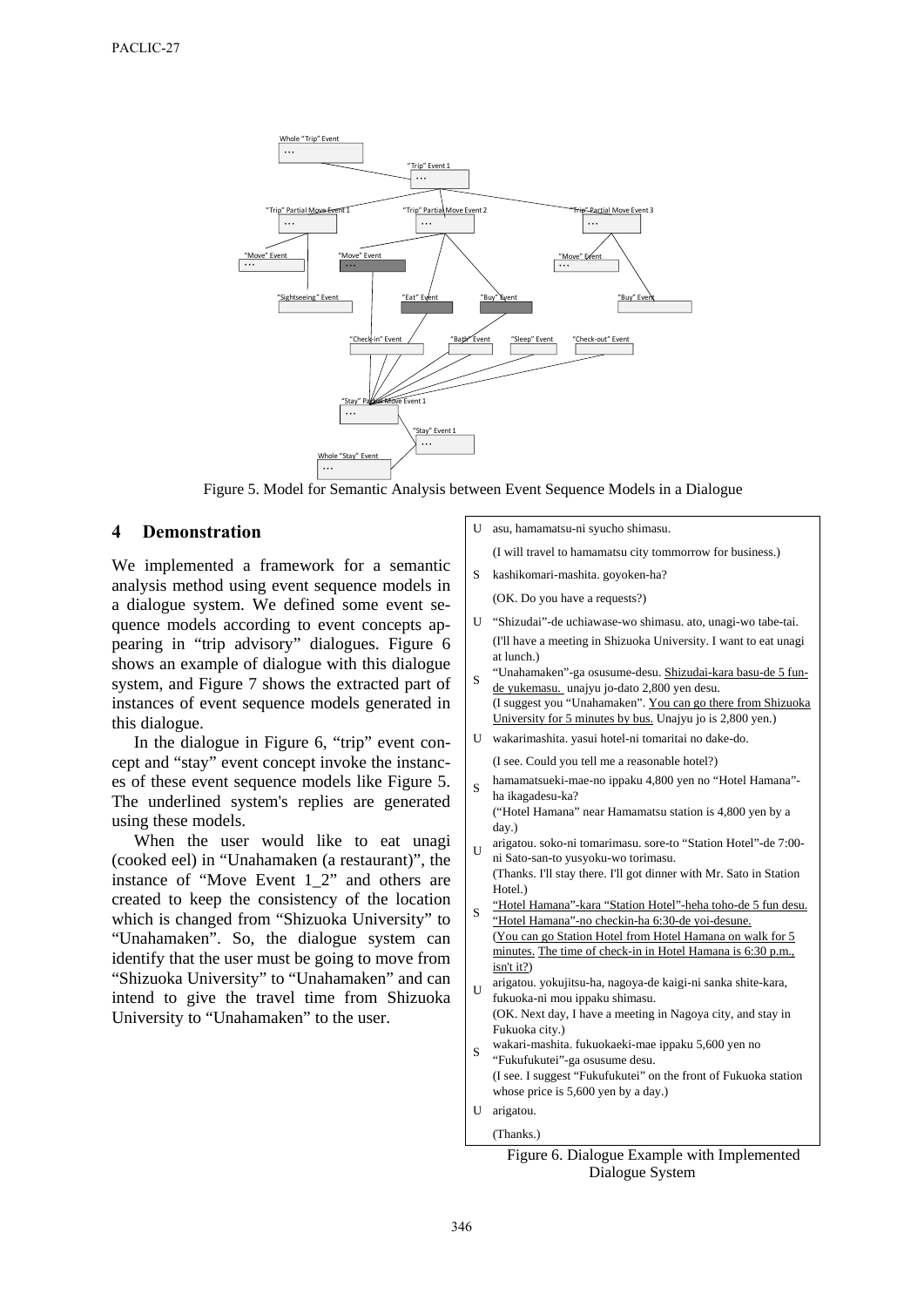When the system suggested "Hotel Hamana" to the user, the instance of "stay" event sequence model are created. When the user told the system that the user have an appointment to take dinner with Mr. Sato in the Station Hotel, the "Trip Partial Event 1\_3" and its branches are created. The part of the forth layer (bottom layer) instances of "stay" model are located between "Eat Event 1\_2\_1" and "Move Event 1\_3". As another interpretations, the part of the forth layer instances of "stay" model could be located after "Eat Event  $1_1$ <sup>"</sup>. In this case, the former interpretations were tentatively adopted by the system. These instances are set mutual references based on sequentiality among the "Eat Event 1\_2\_1", the "Move Event 1\_1", the "Check-in Event  $1\ 1\ 1$ ", the "Move Event  $1\ 3$ " and the "Eat Event  $1_3_1$ ". The "Move Event  $1_3$ " enables the system to intend to give the travel time from the "Hotel Hamana" to the Station Hotel to the user. The "Check-in Event 1 1 1" enables the system to intend to confirm the user's checkin time to the "Hotel Hamana".



Figure 7. Extracted Instances of Event Sequence Models on the Dialogue Example

# **5 Conclusion**

This paper described the design of the general event sequence model and two specific event sequence models ("trip" event and "stay" event) based on the general model. We also propose a framework for analyzing time and location of sequential events in a dialogue. We implemented this framework in a dialogue system, and confirmed that this system could analyze time and location without scene-specific rules.

We analyzed "trip" event contents to design the general event sequence model. These contents were collected from hotel search/reservation dialogues, travel reports on web sites and so on. We think that the high ap